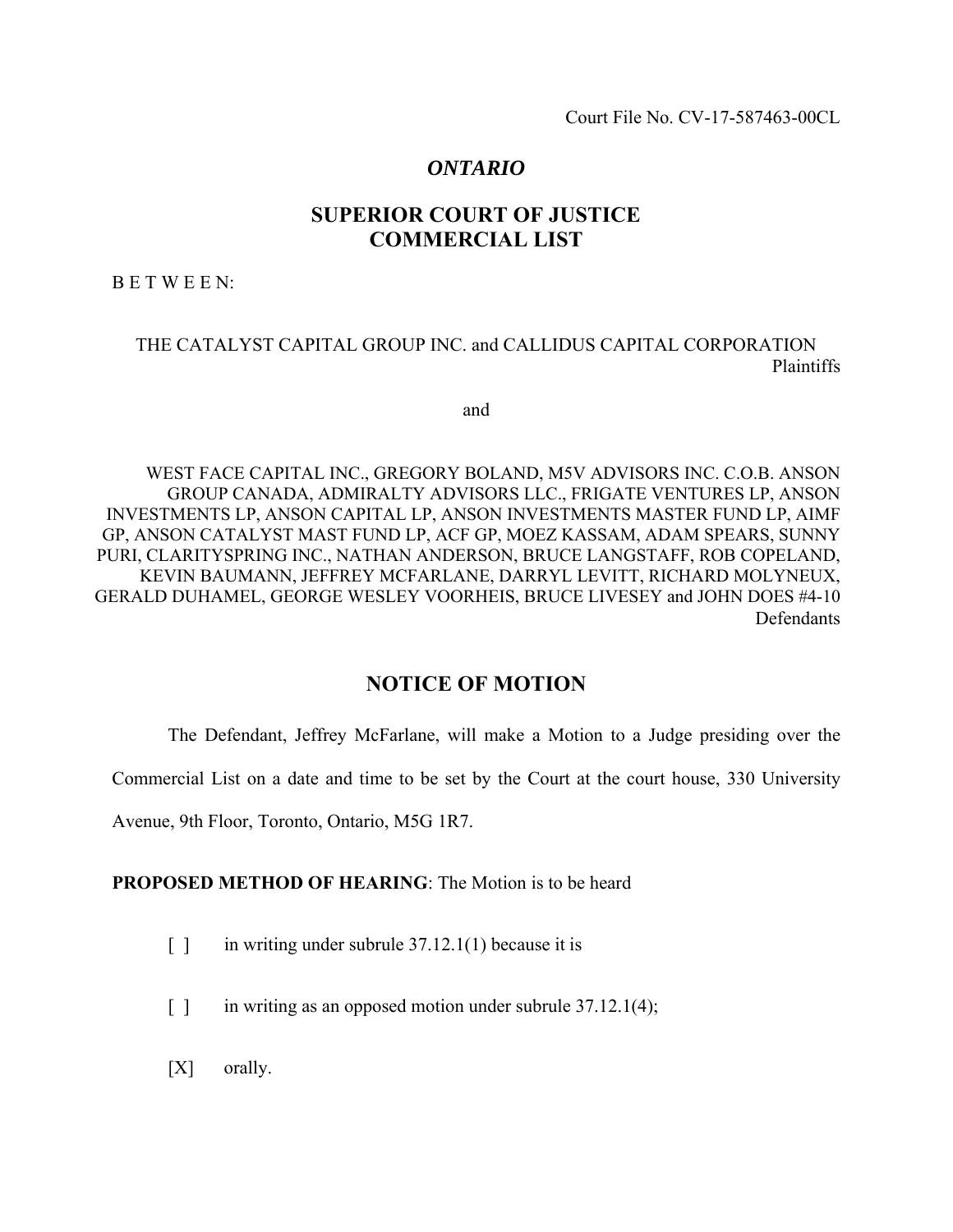### **THE MOTION IS FOR**

- (a) An order dismissing the proceeding brought by the Plaintiffs as against the Defendant, Jeffrey McFarlane, in accordance with section 137.1(3) of the *Courts of Justice Act*;
- (b) The cost of this proceeding on a full indemnity basis, in accordance with section 137.1(7) of the *Courts of Justice Act*; and
- (c) Such further and other Relief as to this Honourable Court may seem just.

## **THE GROUNDS FOR THE MOTION ARE**

## *The Parties*

- (a) The Defendant, Jeffrey McFarlane ("McFarlane") was the former President and CEO of Xchange Technology Group ("XTG"), who as a former borrower of the Plaintiff has insight into the Plaintiff's business practices and is a self-represented defendant in this action brought by the Plaintiffs.
- (b) The Plaintiffs, The Catalyst Capital Groups Inc. ("**Catalyst**") and Callidus Capital Corporation ("**Callidus**") are related corporations controlled by Newton Glassman ("**Glassman**"), that purport to make investments in distressed and undervalued Canadian situations in return for control, including the provision of capital on a bridge basis to companies that cannot access traditional lending sources;
- (c) Catalyst's principals are Glassman, Gabriel De Alba ("De Alba") and James Riley ("Riley") and Rocco DiPucchio ("DiPucchio). De Alba is a Managing Director and Partner of Catalyst, Riley is a Managing Director and Chief Operating Officer of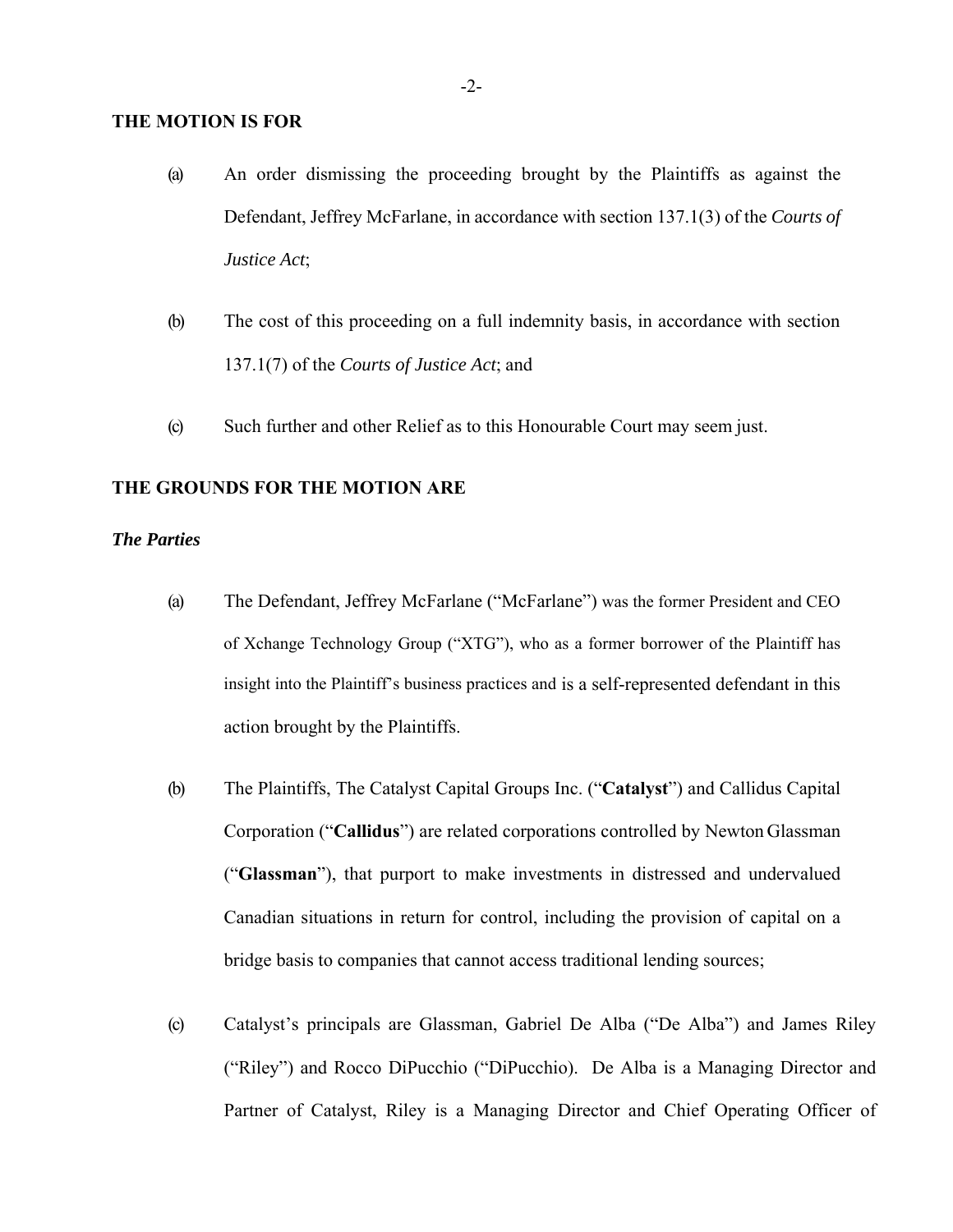Catalyst. DiPuccio ("DiPuccio) is a lawyer and a Managing Director of Catalyst. Glassman was then the Executive Chairman and CEO of Callidus and is currently the Executive Chair and a Director of Callidus and Chair of the Credit Committee. Riley is Callidus' Secretary. Both are Directors of Callidus. Riley and Glassman offer management services on behalf of Catalyst to Callidus.

#### *OSC Whistleblower Submission*

- (d) As a former borrower of XTG, McFarlane was often perplexed by the questionable tactics used by the Callidus and Newton Glassman against their borrowers. During the time in which XTG was a borrower of Callidus, some of these tactics appeared to be economically irrational, whether is was the deliberate withholding or delay of funds or the unwillingness to negotiate an exit with a prospective buyer who offered to acquire the Callidus loan for well in excess of what Catalyst eventually wrote their position down to.
- (e) It was only after reviewing the Callidus Initial Public Offering ("IPO") Prospectus that McFarlane became suspicious of Callidus' accounting practices and how they deviated materially in practice from the stated practices in the IPO Prospectus and from industry standard practices. McFarlane was also suspicious that Callidus did not wish to disclose a material, but unrealized loss on the XTG loan to the markets in advance of its IPO and thereby contradict its own prospectus statements.
- (f) These deviations would include the Plaintiff's:
	- (i) inconsistent application of the Catalyst Guarantee –the IPO prospectus explicitly stated that the guarantee only covered principle, not interest, but uniquely in the case of XTG, interest was included

-3-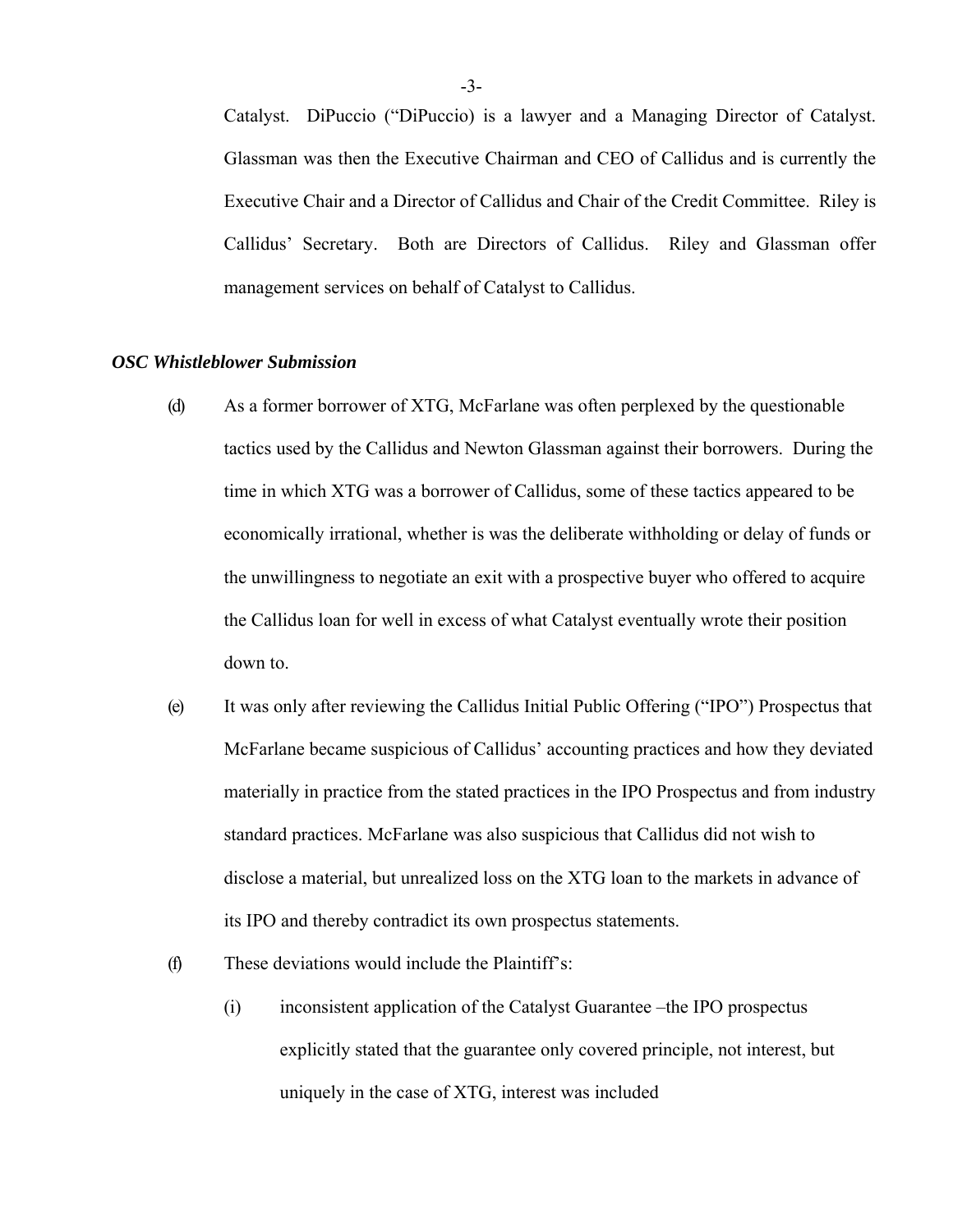- (ii) accruing interest income from a borrower in Receivership with no ability to repay the loan rather than putting it into a non-accrual status
- (iii) policies around Allowance for Loan Losses
- (iv) Fair Value Measurement
- (g) Other obvious concerns included:
	- (i) Callidus' statement involving its Stalking Horse Bid that the XTG receivership would be concluded in about 2 months, when it left XTG in receivership for almost 15 months.
	- (ii) The manufacturing of earnings represented as "Yield Enhancements" by Callidus; now prohibited by the OSC
	- (iii) The inherent conflict of interest between Callidus and Catalyst Funds when facing a substantial loss or write-down
- (h) McFarlane's sources of information included, among other things:
	- 1. The Callidus Capital Corporation Initial Public Offering prospectus
	- 2. Bankruptcy, receivership, and court documents;
	- 3. Callidus' own public financial statements
	- 4. Multiple court filings relating to the Plaintiffs;
	- 5. Discussions with other former borrowers that have experienced similar loan misconduct by Callidus and its loan officers;
- (i) As a result of his research, largely of publicly available documents, McFarlane formed the view that Catalyst and Callidus were engaging in an unlawful and fraudulent scheme to inflate the earnings of Callidus – now a publicly traded company, and by implication, inflate the value of the Catalyst funds holding an investment in Callidus. McFarlane was also of the opinion that on occasion, Callidus would artificially inflate the value of its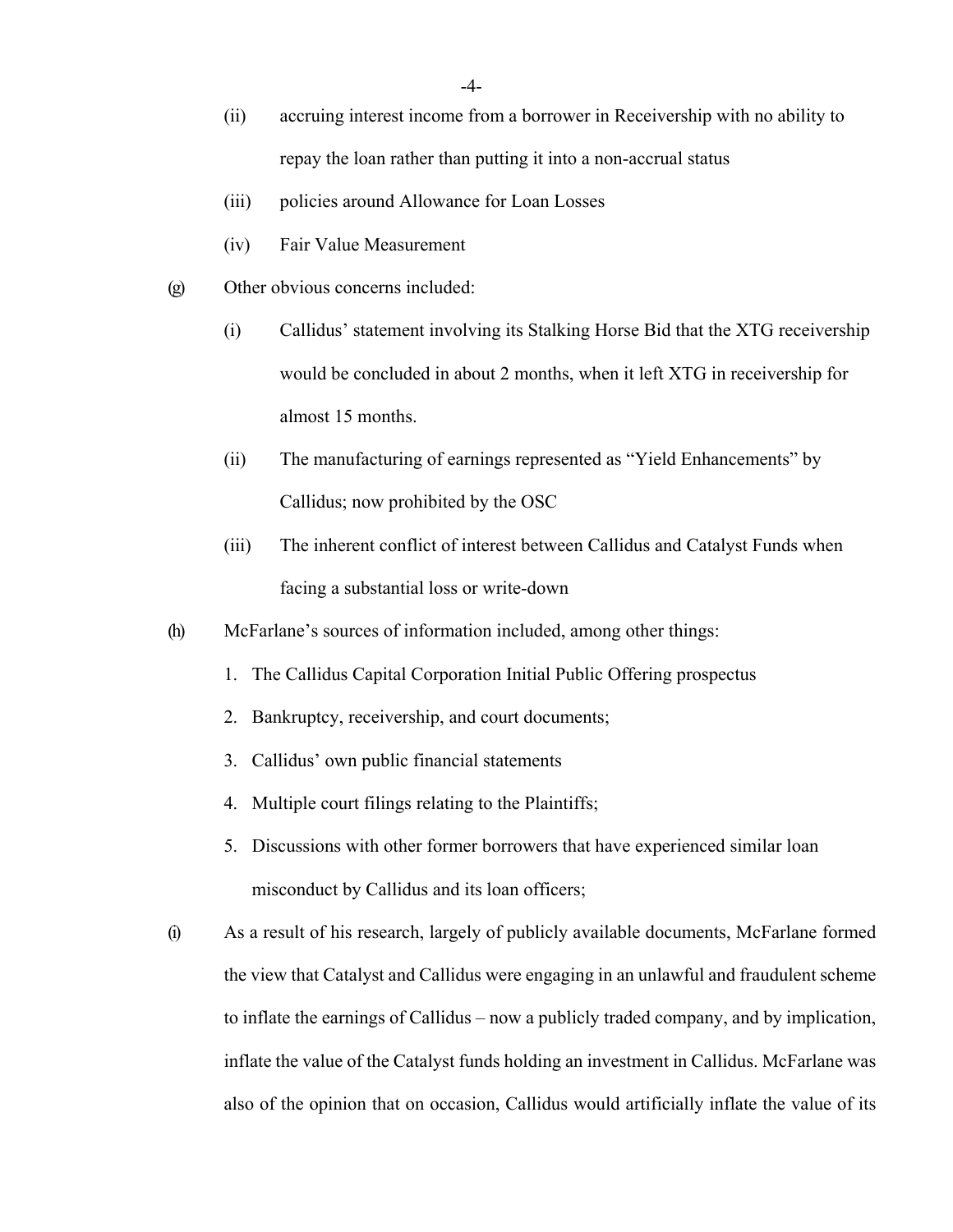assets and shift losses to its parent, Catalyst, to the detriment of limited partners in the Catalyst Funds.

(j) Ultimately McFarlane submitted an OSC Whistleblower Complaint in or around February of 2017 in an attempt to bring to light fraudulent practices by members of the investment industry.

### *Communication with Journalists*

(k) As interest grew in investigating the Plaintiff's business and accounting practices, McFarlane was often approached by investigative journalists. When McFarlane did agree to speak with journalists it was usually to confirm or point out patterns in publicly available documents or to relay his own experience with Callidus as a Borrower.

## *The Plaintiffs Commence Multiple Proceedings against McFarlane*

- (a) On 7 November 2017, the Plaintiffs commenced this action against McFarlane and others (the "Action"). As against McFarlane and others, the Plaintiffs seek damages for:
	- (i) defamation;
	- (ii) civil conspiracy;
	- (iii) intentional interference with economic relations;
	- (iv) injurious falsehood; and
	- (v) breach of the *Securities Act*;
- (b) The Plaintiffs have commenced this Action at the same time as they have commenced a parallel action for defamation against McFarlane arising from the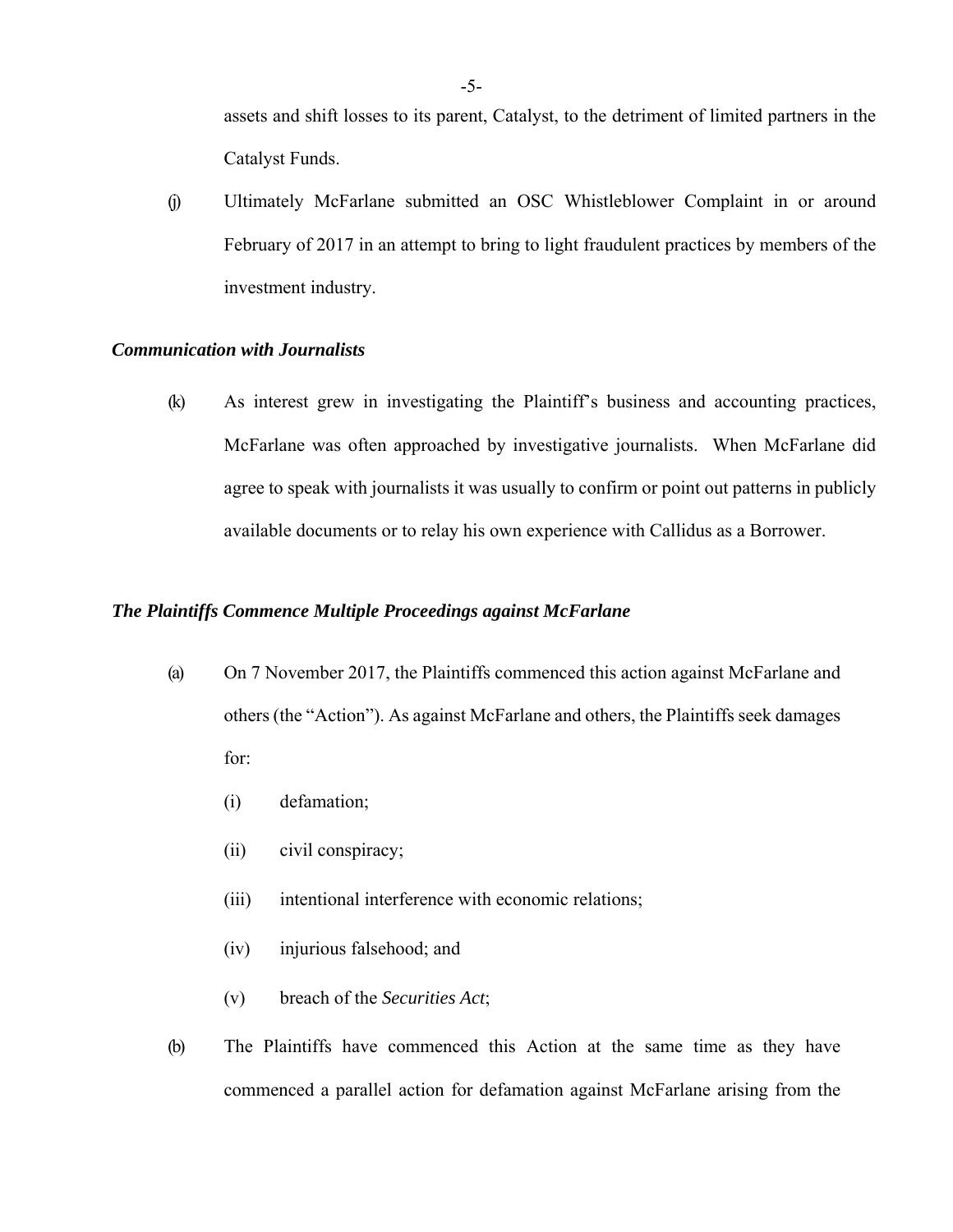same set of facts in Court File No. CV-18-593156-00CL (the "Parallel Action");

- (c) The same allegations of defamation and conspiracy made against McFarlane in this Action are duplicated in the Parallel Action;
- (d) There is no genuine issue for trial with respect to any of the factual allegations made by the Plaintiffs against McFarlane in this Action or in the Parallel Action;
- (e) The Defendants never responded to a Demand for Particulars served on November 14, 2018

#### *The Proceeding is a SLAPP*

- (a) The core allegation in the Action that McFarlane acted in furtherance of a "conspiracy" with and among the Defendants, against the Plaintiffs, simply by filing a regulatory whistleblower complaint and speaking to the press, is vexatious and is baseless and demonstrates the nature and purpose of this action as a SLAPP. This Action is being pursued for the collateral purposes of deflecting from the plaintiffs' own wrongful and unlawful misconduct and business failures and losses.
- (b) The Parallel Action constitutes and is being pursued as a strategic lawsuit against public participation (a "**SLAPP**"). The Action arises from an expression made by McFarlane, namely, the opinion included in the Wall Street Journal article and the OSC whistleblower complaint, and is designed primarily to discourage public discourse on matters of public interest, and in particular:
	- 1. to discourage individuals who make whistleblower complaints to the OSC and other Canadian securities regulators, and:
	- 2. to discourage individuals from speaking with journalists about their concerns;

-6-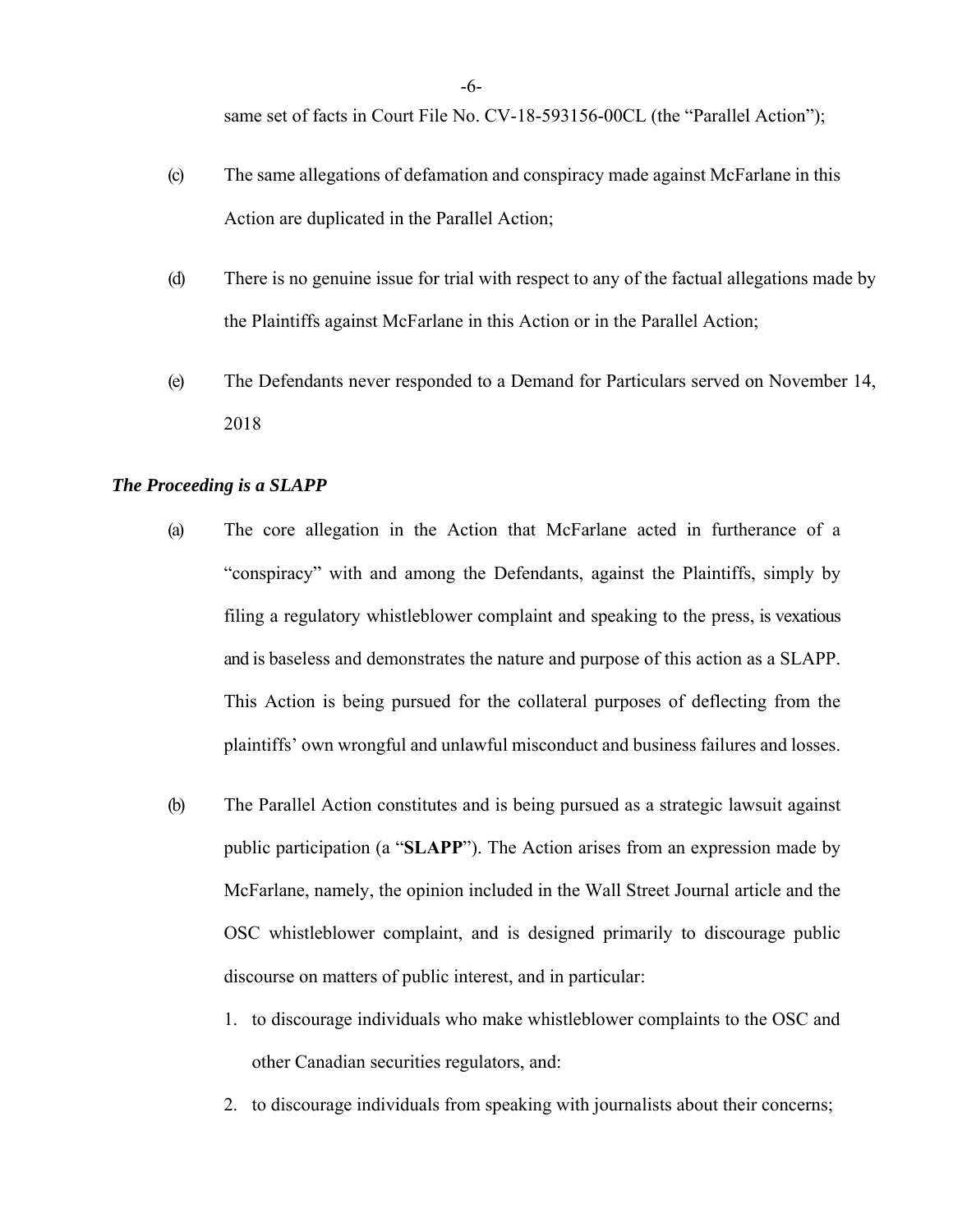- (c) The Action is also designed to reinforce the Plaintiffs' reputation for engaging in aggressive litigation, as a means to discourage individuals or journalists from investigating the Plaintiffs' business and accounting practices;
- (d) The Action does not have substantial merit;
- (e) The harm likely to be or have been suffered by the Plaintiffs as a result of McFarlane's expression is not sufficiently serious that the public interest in permitting the Action to continue outweighs the public interest in protecting the McFarlane's expression;
- (f) Section 137.1 of the Courts of Justice Act, R.S.O. 1990, c. C.43; and
- (g) Such further and other grounds as the lawyers may advise.

## **THE FOLLOWING DOCUMENTARY EVIDENCE** will be used at the hearing of the Motion:

- (a) The Affidavit of Jeffrey McFarlane, to be sworn; and
- (b) Such further and other evidence as McFarlane may advise and this Honourable Court may permit.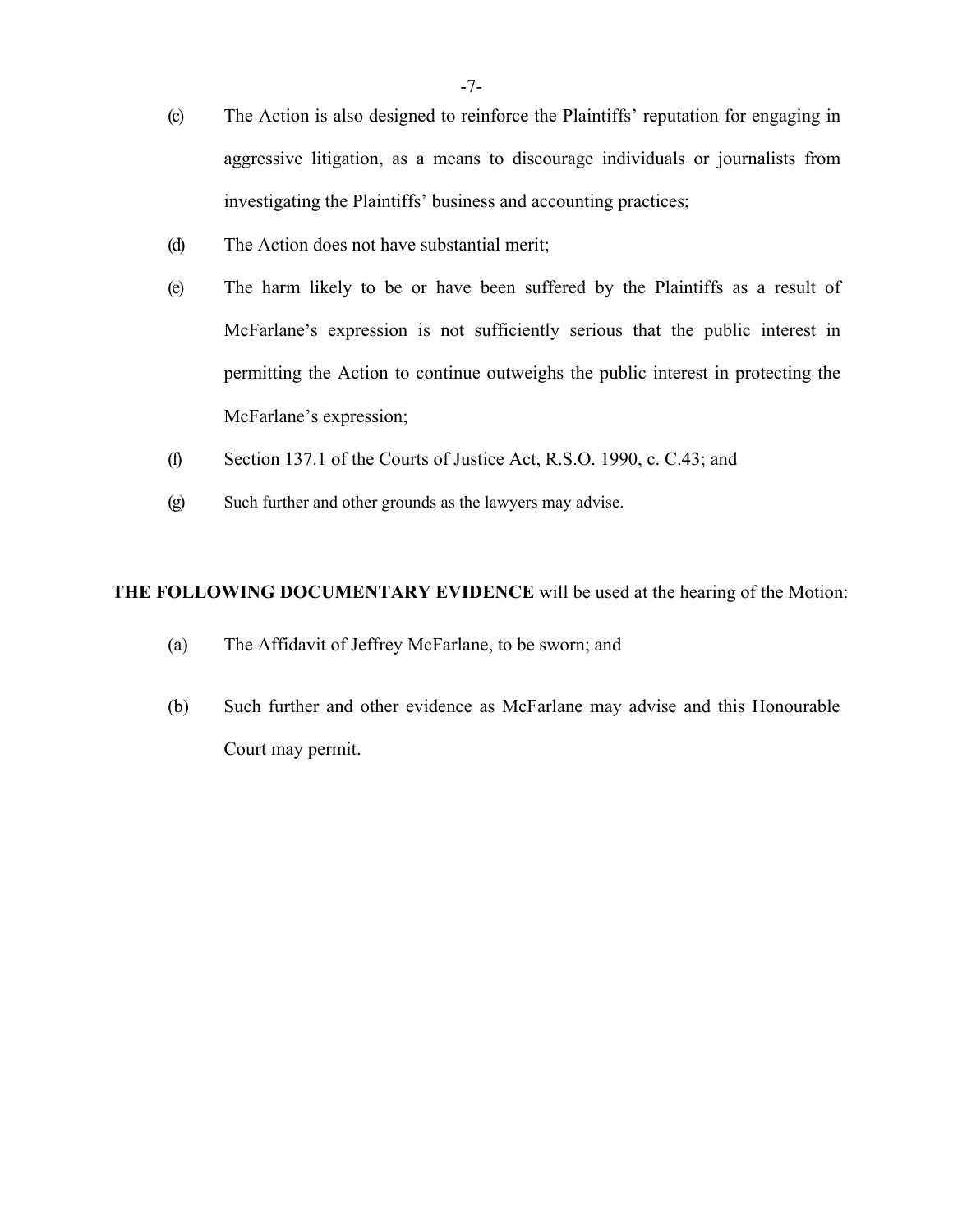## October 16, 2019 **JEFFREY MCFARLANE**  558 Royal Sunset Dr Durham, NC, 27713, USA jmcfarlane@triathloncc.com

Self-Represented

# **TO: SERVICE LIST**